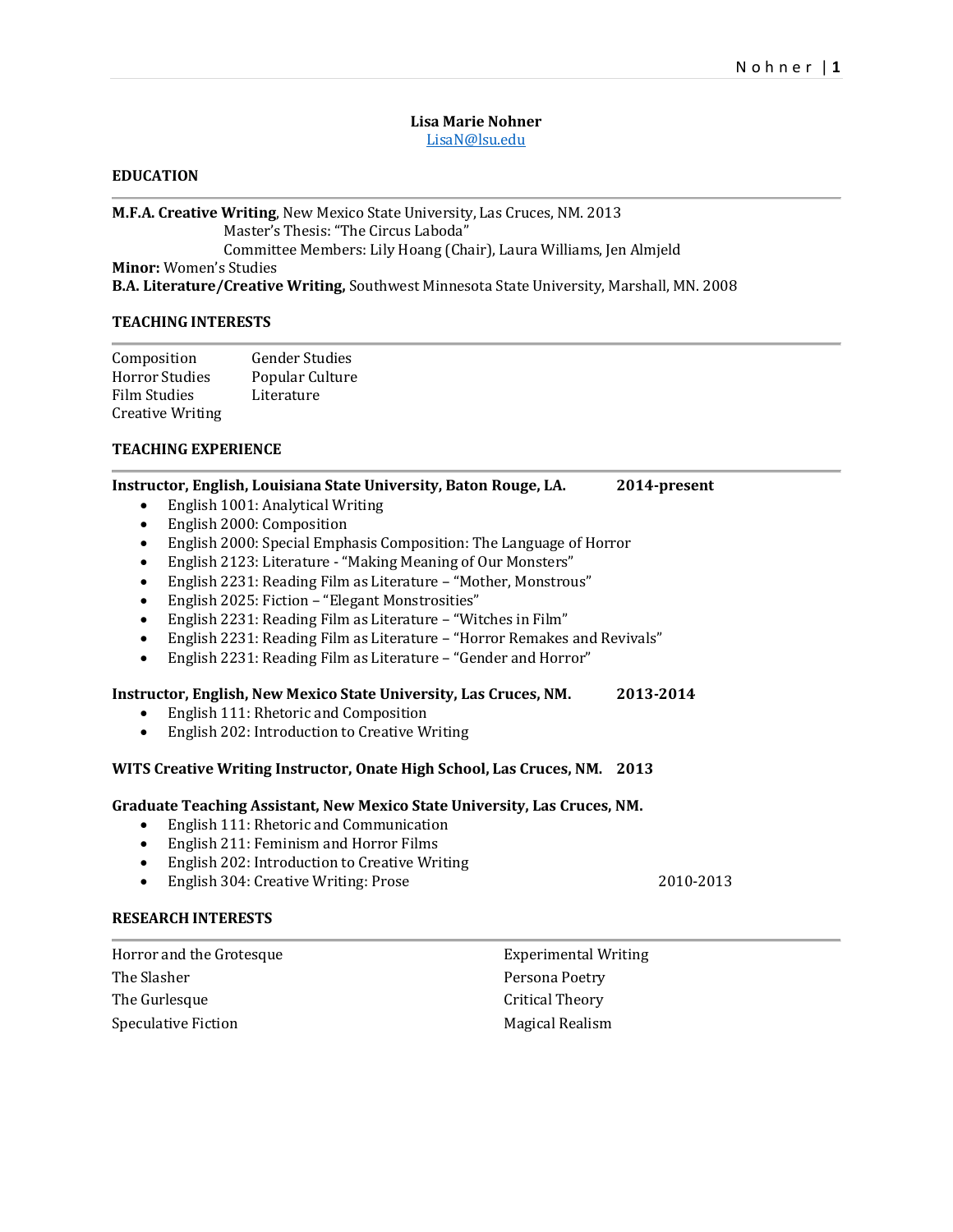## **PROFESSIONAL EXPERIENCE**

#### **Louisiana State University**

Member, English Department Assessment Committee (2014-2019) Member, English Department Grade Appeals Committee (2019-Present) Judge, John Ed Bradley Award for Fiction, (2019) Judge, Dara Wier Award for Poetry, (2018)

### **New Mexico State University**

Member, NMSU English Graduate Student Organization Member, La Sociedad Para Los Artes Member, Borderlands Writing Project Member, NMSU Hunger Benefit Donation Committee

# **PRESENTATIONS**

Reader, LSU Underpass Reading Series: Mardi Gras Conference Edition: New Material from "Crystal Lakes: A Collection of Gurlesque Poetry", March 2019, Baton Rouge (LA)

Panelist, 29th Annual LSU Mardi Gras Conference, "The Happy Jack Frequency: Alcoholism & the Family in Stephen King's *The Shining*", Feb 28th, 2019 Baton Rouge (LA)

Reader, LSU Underpass Reading Series: "Every Good Boy Tries", March 31st, 2017, Baton Rouge (LA)

Reader, Rochester MN Art Center Reading Series: "Magical Girl Maternity Leave" and "Huntress", December 2017, Rochester (MN)

Reader, Rochester Art Blitz Festival: Excerpts from "Crystal Lakes: A Collection of Gurlesque Poetry" August 2015, Rochester (MN)

Reader, LSU Underpass Reading Series: Excerpts from "Formula 86", November 2015, Baton Rouge (LA)

Panelist, Popular Culture Association/American Cultural Association National Conference: "Monsters in Disguise: Rob Zombie's *Halloween II* as a Critique of the Slasher Film". April 3<sup>rd</sup>, 2015, New Orleans (LA)

Panelist, Southwest Texas Popular Culture and American Culture Association: "Solving the *Labyrinth*: Fairytale Acculturation and Jim Henson's Coming of Age Film". February 2013. Albuquerque (NM)

Panel Chair, Association of Writers and Writing Programs Conference: "All Voices Everywhere, Teaching Creative Writing to Marginalized K-12 Students." March 2013. Boston (MA)

Reader, La Sociedad Para Los Artes MFA Thesis Reading: "Excerpts from The Circus Laboda". March 2013. Las Cruces (NM)

## **BOOKS**

Contributor, *The Cinema of Rob Zombie*, "In Loving Memory of Judith Myers: Rob Zombie's Feminist Halloween" and "Monsters in Disguise: Rob Zombie's Critique of the Slasher in Halloween 2", Open Court Publishing, forthcoming--- Publication date undetermined as project is currently on hold.

#### **FICTION**